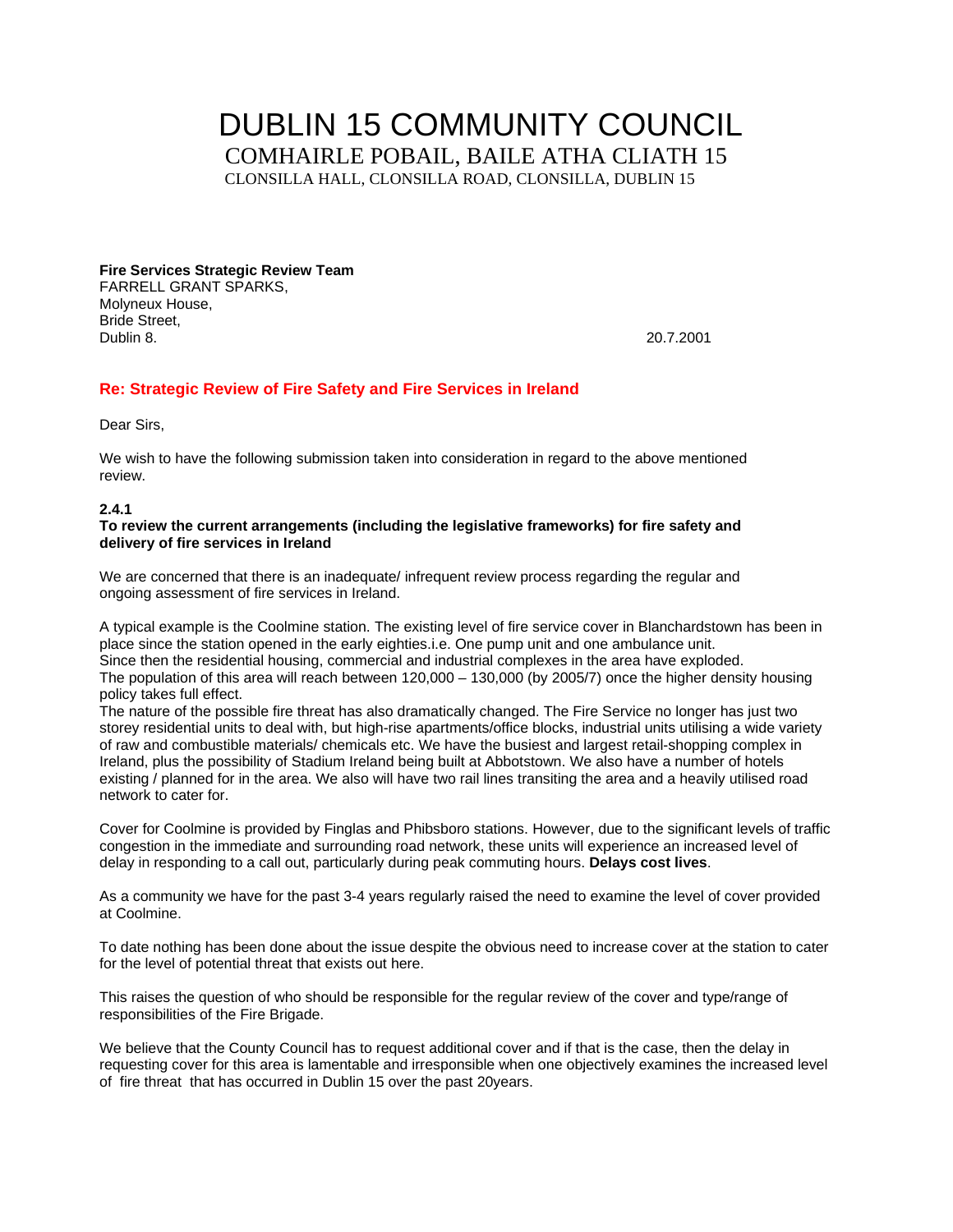Accordingly, we request that the study recommend Coolmine Fire station be upgraded to cater for the level of existing /future needs of a large sized community (the size of Cork when the projected development targets are reached). The upgrade of the station should be such as to enable it to deal adequately with major residential/commercial and industrial emergencies.

#### **Place of education and prevention programmes**

From what we know of the management of the Fire Services it would appear that its primary function is to deal with fires, ambulance and rescue duties. Fire Officers also have a role to play in Fire safety with regard to commercial/industrial premises.

Little public knowledge exists re the fire services role in fire safety/prevention and enforcement duties. To the public it appears that the Fire services role in enforcement is largely ineffective.

From recollection the enforcement role has never been properly staffed and prosecutions for breaches of fire regulations difficult (and little publicised when successful- hence the deterrence effect is largely lost). Fire prevention and education policy is not widely known or publicised.

There is a minimalist approach to the use of the fire service in educating the public with regard to fire safety/prevention issues.

In the past our Residents Association has asked a fire officer to give us a lecture on fire prevention/safety and found them very informative.

The public respect firemen and the most benefit is to be gained by uniformed officers giving such lectures etc.

We recommend that greater emphasis be placed on enforcement of regulations and the education of the public re fire safety issues.

To carry out such a policy manning levels will need to be revisited.

Specific education programmes should be designed for relevant groups

- Young children
- Teenagers
- Home owners / residents
- Employers/employees

#### **Section 2.4.1**

Set up a specialist unit to undertake regular reviews of the changing needs of fire service cover within Ireland. Currently, functional authorities are not regularly reviewing the level of fire cover within their area.

Factors, other than primary duty of care and prudence are postponing such studies. This is particularly true of the newly developing areas in the Greater Dublin Area (GDA).

Proactive and regular use of statistical tools and information from the CSO and local authorities should be used to assist in the identification of areas that need to have their fire services increased/reduced.

#### **Section 2.4.2**

Our understanding is that the Fire Service is responsible for the initial response to an emergency. However, a variety of bodies are called in shortly afterwards to respond to a major incident / disaster.

In our opinion the current arrangements are weak.

The last major flooding in the GDA saw a hotchpotch approach.

Slow responses were evident in the immediate hours following the downpour. No roads closed due to flooding signs were available in Fingal, no warning beacons etc.

There did not appear to be contingency plans in place for such a major and very predictable event.

Resources were thin on the ground to respond when the event did take place.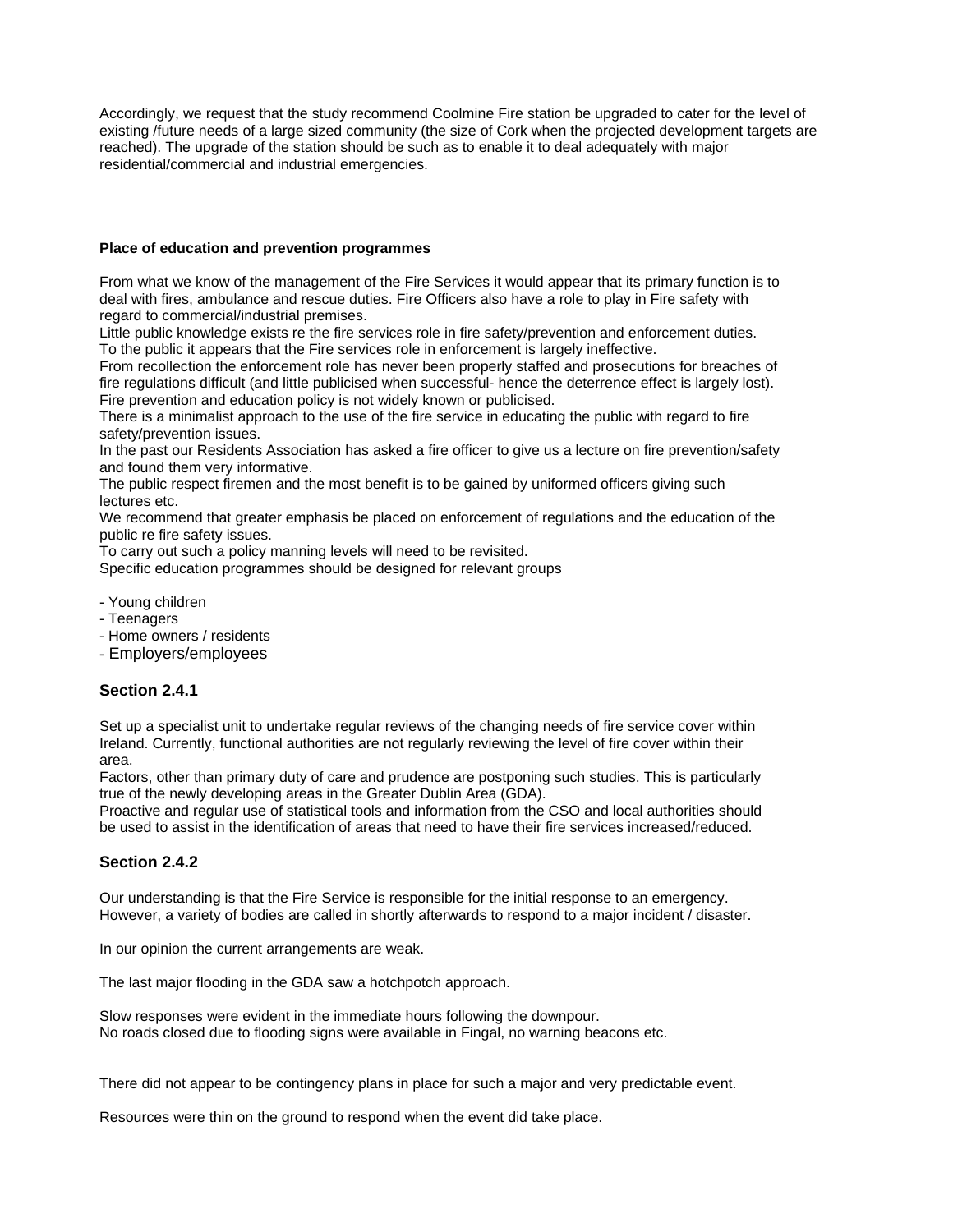It is accepted that there will be a more regular occurrence of extreme weather related events/disasters. As a country we should plan and prepare for that.

In the USA were such events occur with regularity, the Federal Emergency Management Agency (FEMA) is responsible for planning and making sure that resources are available and positioned to deal with the **possibility** of such events (such is the role of contingency planning). They also act as co-ordinators in dealing with such disasters. As such they build up a reservoir of experience and expertise in dealing with emergency situations.

 The Fire Service has the necessary experts and experience to undertake a similar function here and to carry out a centralised planning / readiness / resourcing function. If they do not, then train them to acquire the necessary experience.

The local authorities and civil defence are part time operators in such a role and it is difficult for them to emulate fully trained professionals in emergency response situations. Training and discipline is key to success and survival in many emergency situations. Command and control function should be given to Fire service personnel who will co-ordinate response etc.

Hence it is suggested that primary reliance be placed on the fire services for immediate fire and emergency/rescue responses. However, we would suggest that there are two notable exceptions – Mountain rescue and RNLI. Leave arrangements as are.

The Air Sea Rescue helicopters should be at the disposal of the Fire Service to perform an Air Ambulance role. We are one of the few wealthier countries in the EU that do not have such a dedicated service.

The Fire Service role should be expanded to plan/ cater for such contingencies- both natural and man made emergency and disasters. The continued failure to have proper resources and plans in place can have far-reaching economic and social effects and consideration should be taken of these in any study of the area.

#### **Section 2.4.3**

The aforementioned role referred to above could incorporate a research function to undertake a study of best practises in the areas referred to.

If such a role is not undertaken then a policy and research unit needs to be established.

#### **Section 2.4.4**

Set up a web site – make it interesting and informative. Direct primarily at homeowners, children and industry.

Ensure it includes a 'contact us' facility for feedback. Make sure it is regularly updated and that it also provides links to regulatory requirements etc.

Provide section on Home safety, not just fire, fire drill/evacuation advice etc.

Take out more regular slots on TV and newspapers to inform public on fire safety.

#### **Section 2.4.6**

It is disconcerting to note that at a recent Coroners Inquest in Dublin that the Fire Services had to admit that their rescue crew could not go into the water to save a man. From our understanding it was primarily that because the crew had no cold water immersion suits and by the sound of it could only try to get to the man by way of a ladder (which the victim, suffering from exposure, was supposed to grab onto and presumably climb). No rope techniques appeared to have been used/ attempted. No fire personnel went down to the water by way of a tied off rope etc. This incident suggests that the rescue squad needs more intensive training and much better and appropriate equipment.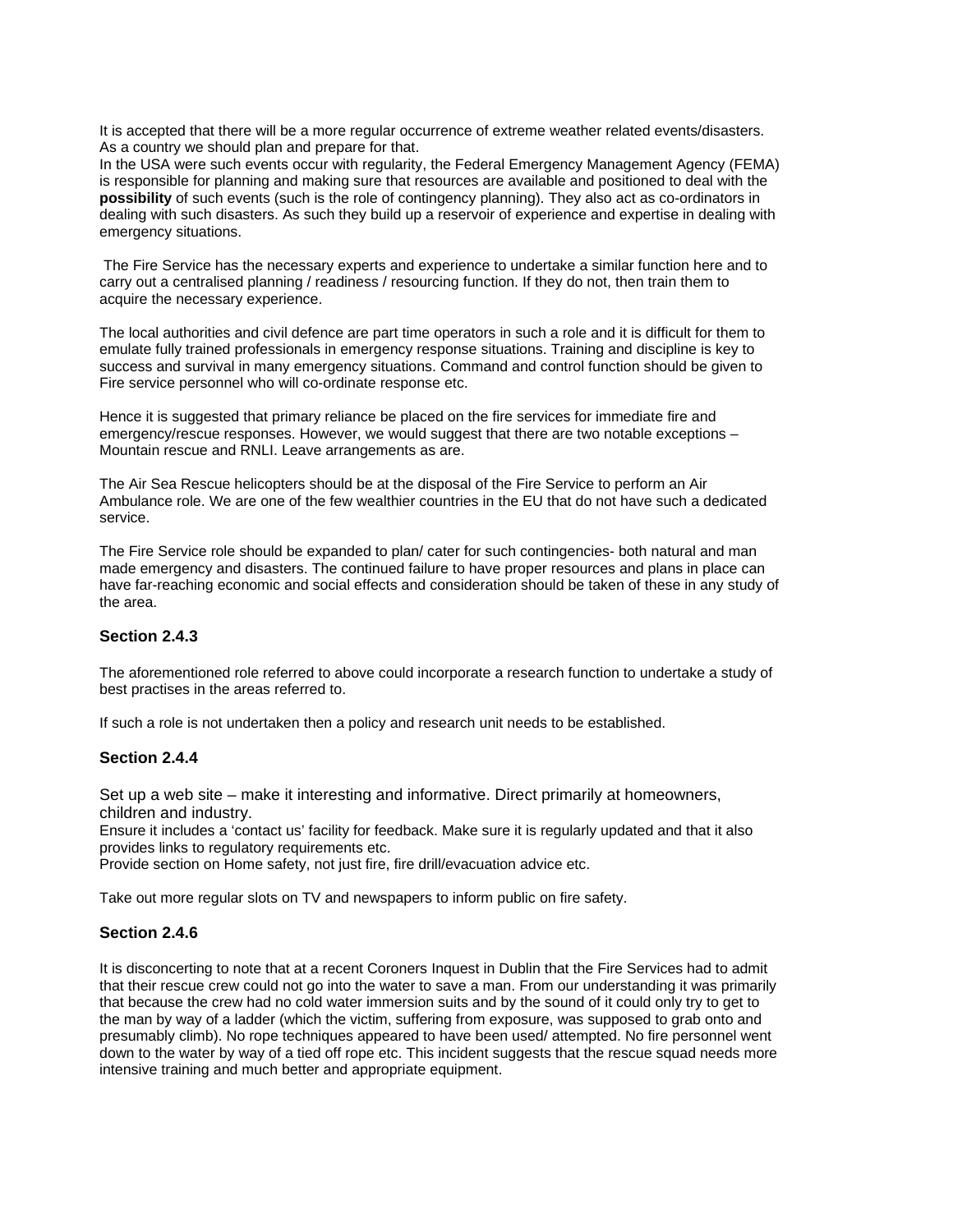#### **Section 2.4.7**

Currently the fire services for the GDA have a significant number of single appliance stations, which it is doubted can effectively handle a major incident. Would it be more effective to locate multi appliance stations in key locations?

Such stations are the commonly adapted standard abroad. This leads to better use of resources, easier to effect adequate cover, training, and reduced fixed and operational costs.

The situation that exists with regard to ambulance training and cover is not acceptable.

It is understood that fire service personnel who operate as ambulance crew are not generally trained to para -medic standard. The few that are, are not permitted to fulfil that role due to an embargo by the IMO. If that is the case then that must be changed in the public interest.

The 'Golden hour' is a concept in trauma medicine that states that the quality of care received in the first hour after a medical emergency can make a substantial difference to survival rates and the longer-term impact of such emergencies. The better the care received the better the outcome.

In other words if an ambulance crew can deliver primary medical treatment at the scene or on route to hospital, then the patients prognosis is likely to be more positive.

Currently ambulance crews are not permitted to deliver life saving drugs to patients and we believe are restricted in the use of resuscitation equipment.

This is a far cry from international best practice. Suggest the following.

All ambulance / rescue crews to be trained up to para medic standard.

Ambulance /rescue crews to be permitted to deliver primary care medication in accordance with their training.

Ambulance / rescue crews to carry full resuscitation and monitoring equipment in their vehicles. Also, such crews to carry appropriate medication/drugs (clot busting drug, asthma medication, adrenaline (anaphylactic shock etc.)

All crews to have radio links with trauma units in relevant hospitals. Such links to be capable of sending output from monitoring equipment to hospital.

Crews to be allowed to exercise discretion as to the hospital the take casualty to. Head injuries to Beaumont, burns to St James etc. Currently the crews cannot exercise that discretion- which frequently can affect the outcome for the patient in relation to receiving the most appropriate care from the appropriate specialists.

Put the customer first. i.e. the public .Stop playing to professional rivalries and remove obstacles from ensuring that the patient is foremost in all our minds.

It must also be remembered that increased mortality, longer recovery times and permanently reduced quality of life all have an economic impact. Has any of that ever been subject to scrutiny.

This also begs the question of why we do not have dedicated trauma teams in hospitals rather than the far less efficient A&E approach. Such models do save lives etc.

#### **Section 2.4.11**

One cannot flourish in a vacuum. There is a lot to be learned from and to impart to ones fellow colleagues in foreign fire services. Any business/profession must adapt a lifelong and continuous learning process.

 Networking with different fire services has a lot to offer in terms of experience and advice/approaches. Arrange exchanges / secondments for fire fighters, paramedics and management grades with known quality fire service providers.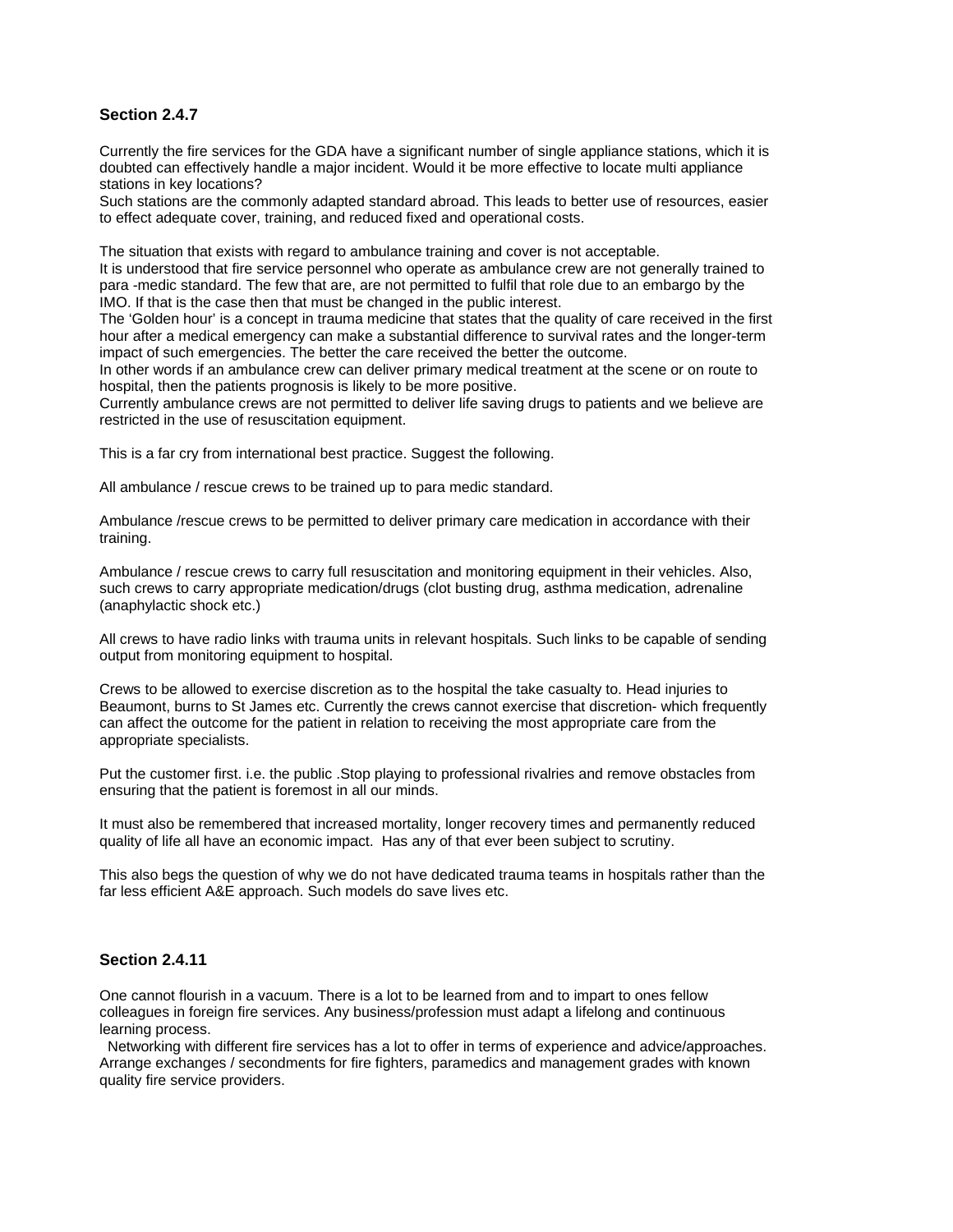#### **Section 2.4.12**

- **.1** Speed and appropriateness of response is essential in minimising the impact of fire on both lives and property.

Once despatched to a fire, it is essential that crews know what they are dealing with and how they are going to extricate victims/tackle a blaze. To do this they need knowledge of the layout of a building and the contents/materials therein that they are dealing with.

Currently, fire crews do not have information/plans of building layout or its contents etc when they are called to a fire (other than a residential house).

Yet in contrast if a crew is called to deal with a ships fire they have access on arrival at the scene to what is called the Ships Envelope. This contains information the ships manifest and the plans/layout of the ship- vital information to dealing successfully with an incident. In Ireland we do not have a similar standard for industrial/commercial or large residential complexes. Why Not?

It is common abroad for the fire services to have online access to such basic information. The continued absence of such information in dealing with a fire is unnecessarily increasing the risk to fire service personnel and the general public.

We need the following

- Build Database on plans / layouts and contents(including chemicals and other raw materials)

of industrial and commercial complexes and large scale residential units.

- Database on chemicals and other combustible materials. Build using existing international knowledge on subject.
- Fire Service vehicles to be fitted with Global Positioning Systems (GPS) to enable quick response to incidents (particularly useful in newly developing areas in GDA). Though Local Authority must update fire services as soon as commencement order granted on new developments. This will enable GPS to be kept current. Negates impact if that is not done.
- All appliances / section cars to have a LAP Top device installed to enable data bases described above be queried by on site personnel.
- Re examine the location of existing stations and determine if the newly developing areas are sufficiently covered, are new stations required, should existing stations be relocated etc

## **2.4.12.2**

Training and education should be continuous throughout a fire fighters service. Is there an appropriate professional educational course available to fire service personnel at Certificate, Diploma and Degree level.

Consider recruiting specialist staff for research and policy areas to add a blend to the team and to bring a fresh perspective to policymaking etc

Develop a Fire Service Intranet service, which should be used as a reservoir of information, relevant links etc which can be used as both a formal and informal channel of learning and updating ones skills base. Can also be used for other administrative, operational and management information. **2.4.12.3** 

Appliance fleet - Is it renewed regularly or is it keep it running until it breaks Preferably renewed on a reasonably regular basis.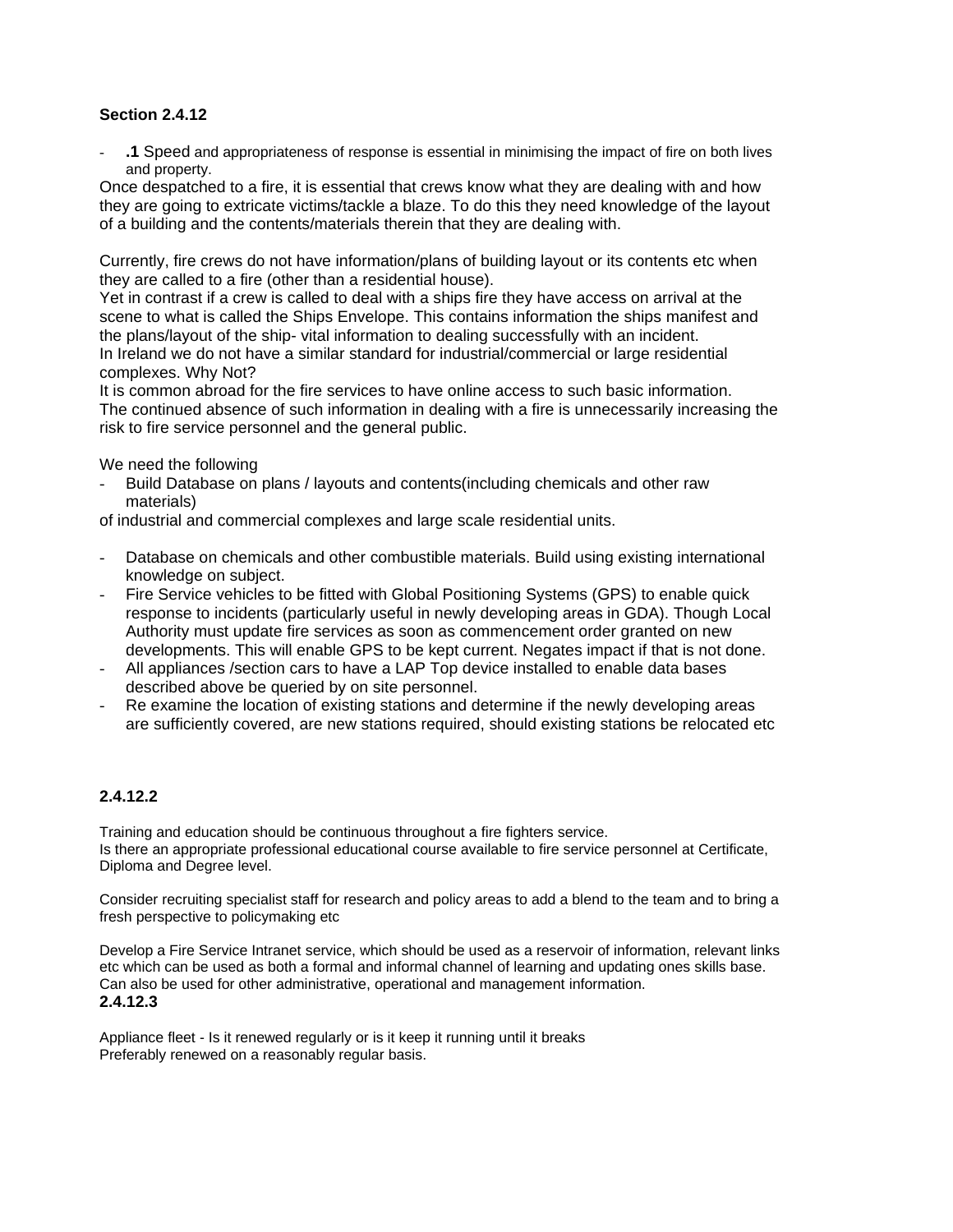## **2.4.12.4**

All stations should have the ability to fight a wide range of fire types. Full Air Tight HAZ CHEM Suits to be located in every station. It must be remembered that chemicals are routinely transported throughout the country and an accident with involving chemicals could happen at any location in the country.

Respiration equipment needs to be up to the highest international standards – it is believed that current equipment may not be all that is desired.

All Fire Service stations to carry cutting equipment and lifting devices / bags to enable them to deal with emergency situations requiring such gear.

All Ambulances and Rescue vehicles to carry a burns treatment kit (fire/heat, steam, electrical or chemical related). To be included in such kits one of the approved new **Gel** applications, which have many advantages in minimising tissue damage, caused by burns.

Helmets worn should be replaced with the lighter and more effective type worn by foreign services.

Uniforms should be designed to give a modern and professional image and at the same time provide a high degree of comfort and utility.

## **2.4.12.6**

Traditionally, the fire service has been seen as difficult to get into. Persons with trades were seen as having a distinct advantage over a non-skilled individual.

Recruiting staff within a narrow range of personality types and education/life experiences is not healthy for the development of any organisation.

Can this be looked at and still maintain a high degree of professionalism and teamwork in the service.

Thank you for extending the deadline for receipt of this submission and we look forward to having a much-increased presence from the Fire Service in Coolmine in the not too distant future.

Yours Faithfully

Charlie Kurtz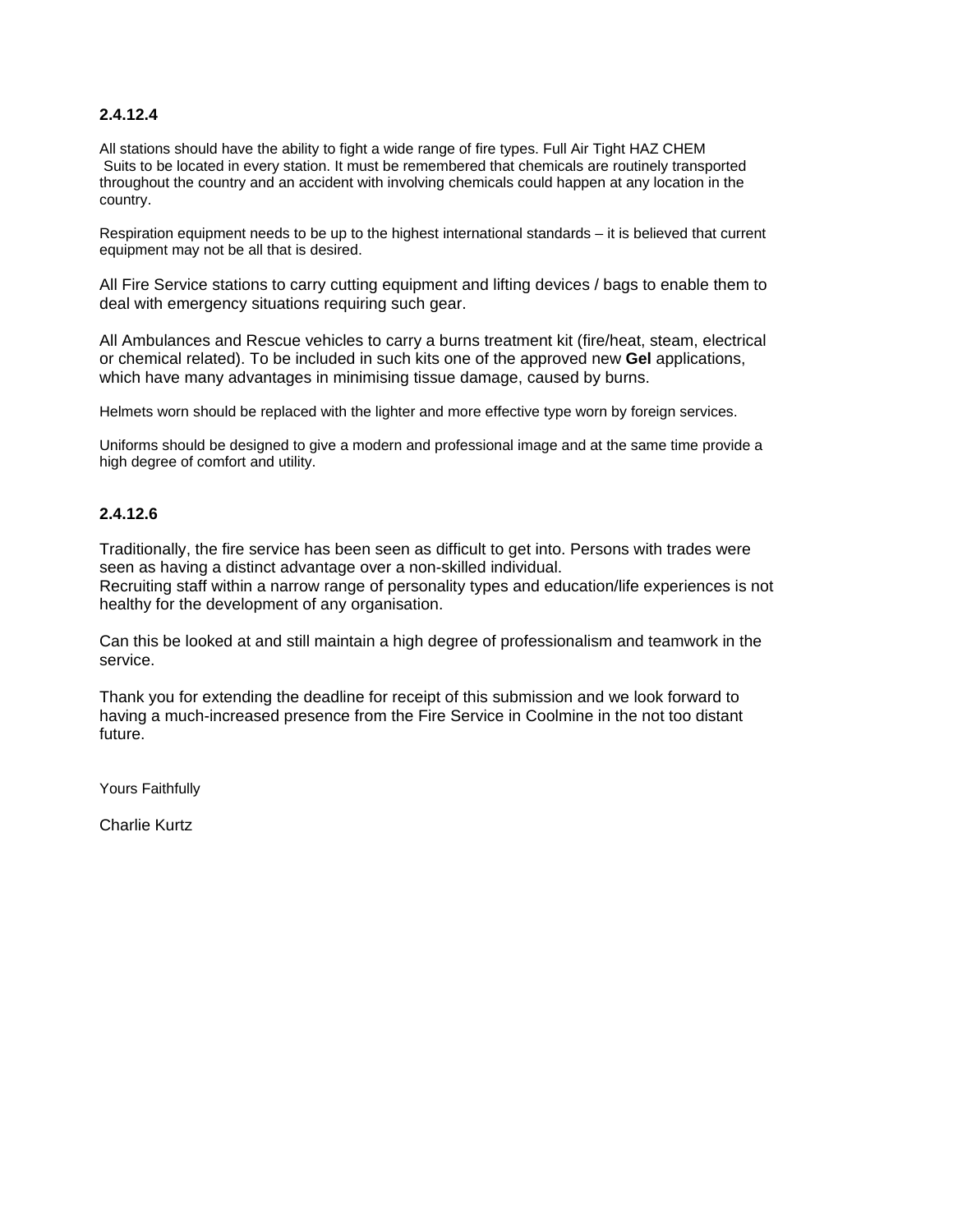# **Second Submission**

On behalf of DUBLIN 15 COMMUNITY COUNCIL we wish to make the following observations on the strategic review of Fire Safety and Fire Services in Ireland. Our Submission, as requested, follows the format set out in sections 2.3 and 2.4 of the terms of reference of the review

#### **"2.3 Objectives of the Review**

The following are the objectives of this review:

To consider the arrangements to ensure that people, property and infrastructure of this state are protected from fire and other emergency situations, by the provision of quality fire safety and emergency fire services, having regard to available resources;

The Dublin 15 area is currently served by a Fire Station, located in Coolmine Industrial Estate. This station was established when there was less than 20,000 people resident in the area, little industry and prior to the construction of the Blanchardstown Town Centre. The Fire Station at Coolmine currently has one operational Fire Tender, one ambulance and some Civil Defence units. This Fire Station is currently staffed 24 hrs / day with a (4 x) 8 person shift.

The Greater Blanchardstown area was planned as a "New Town" on the periphery of the Dublin Metropolitan area. The Greater Blanchardstown area currently has the same population as Limerick City (~70,000), with an original projected population of 100,000 people. This population is expected to exceed 120,000 by 2010, given the current rate of construction and the increased residential densities in the current Dept. of Environment guidelines.

To the north of the N3 national primary route (north Blanchardstown) there exists a considerable amount of Industrial zoned lands, this area is equivalent to an industrial area 7 times the size of Sandyford Industrial Estate. This land is where several major industries are located, with IBM, 3 Com, Malincroft, Helsin Chemicals, to name a few. Current developments are the Blanchardstown Institute of Technology (operational & under construction), the new Bristol Myer Squib pharmaceutical plant (under construction), and the proposed Sports Campus Ireland (including a 80,000 seat Stadium).

The commercial and cultural life of Dublin 15 is centred on the Blanchardstown Town Centre, which contains a major retail centre, theatre, cinemas, Leisureplex, restaurants, etc.

This growth in residential, commercial and industrial developments has put the existing road network under considerable stress, there is a concern that this will increase the response time from Fire Tenders based outside the Dublin 15 area.

It appears that the Coolmine based Fire Service is under resourced to deal with expanded residential, commercial and industrial fire risks in the Dublin 15 area. We request that you benchmark the Dublin 15 Fire Service with comparable areas like Limerick, Cork and Waterford.